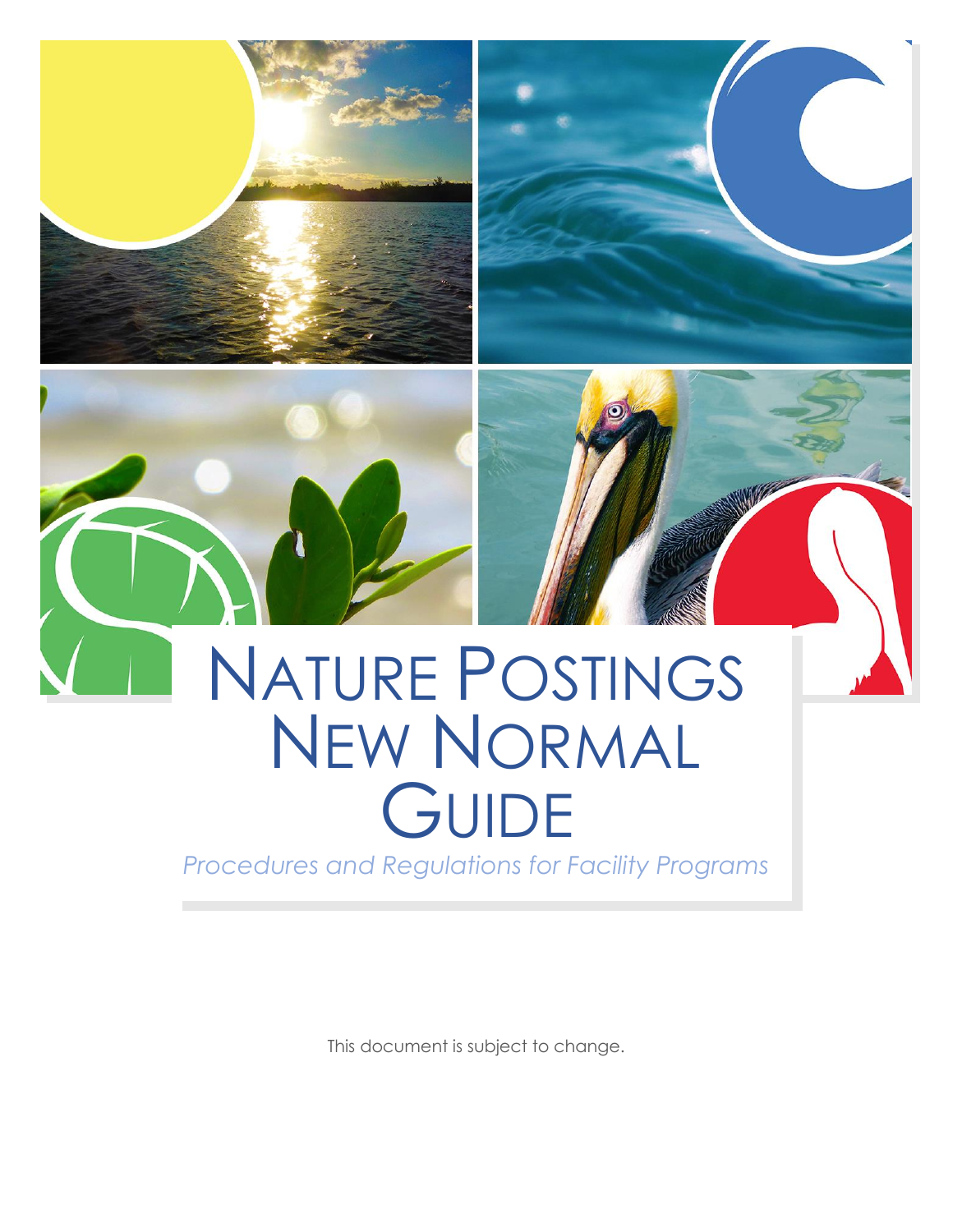

# **TABLE OF CONTENTS**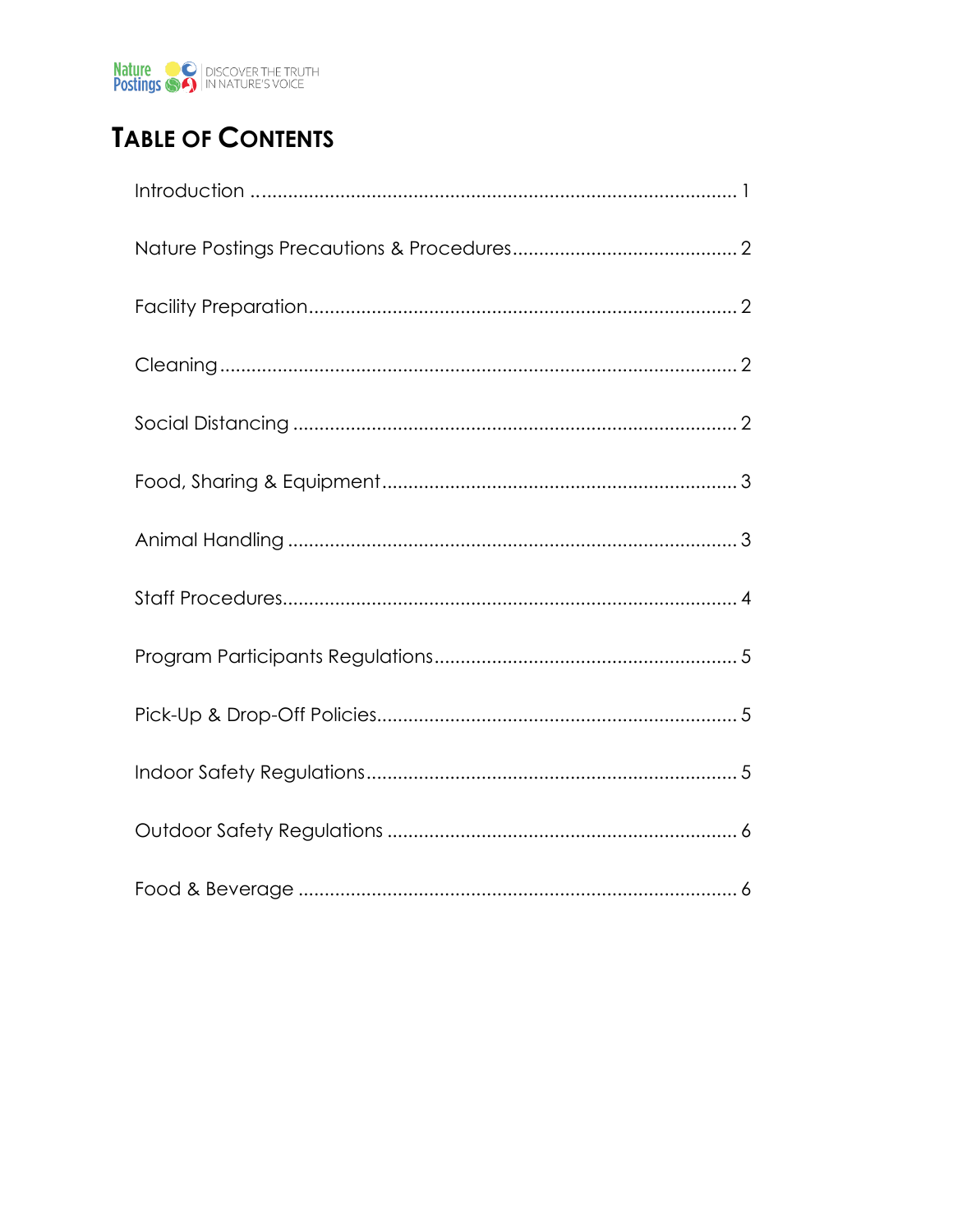

## **INTRODUCTION**

As a community of scientists and adventurers, Nature Postings believes that exploration, education and discovery is an imperative process in growth and development for all ages. We strive to provide the best science and nature programs to families all across South Florida. Due to the spread of COVID-19 in our community, we have faced many challenges and obstacles that have prevented our accessibility to public programming. With South Florida on its way to recovery, we will be implementing a new approach to programs within our facility.

Guided by facts about the disease provided by medical and industry experts, the protocols included in this document will outline the precautions and procedures that Nature Postings will be taking to ensure safety of all individuals in Nature Postings facility, as well as the regulations that all participants, visitors, and volunteers must follow in order to participate in any program within the Nature Postings facility. We hope that with this Nature Postings New Normal, we will be able to provide our community with the quality programs they deserve!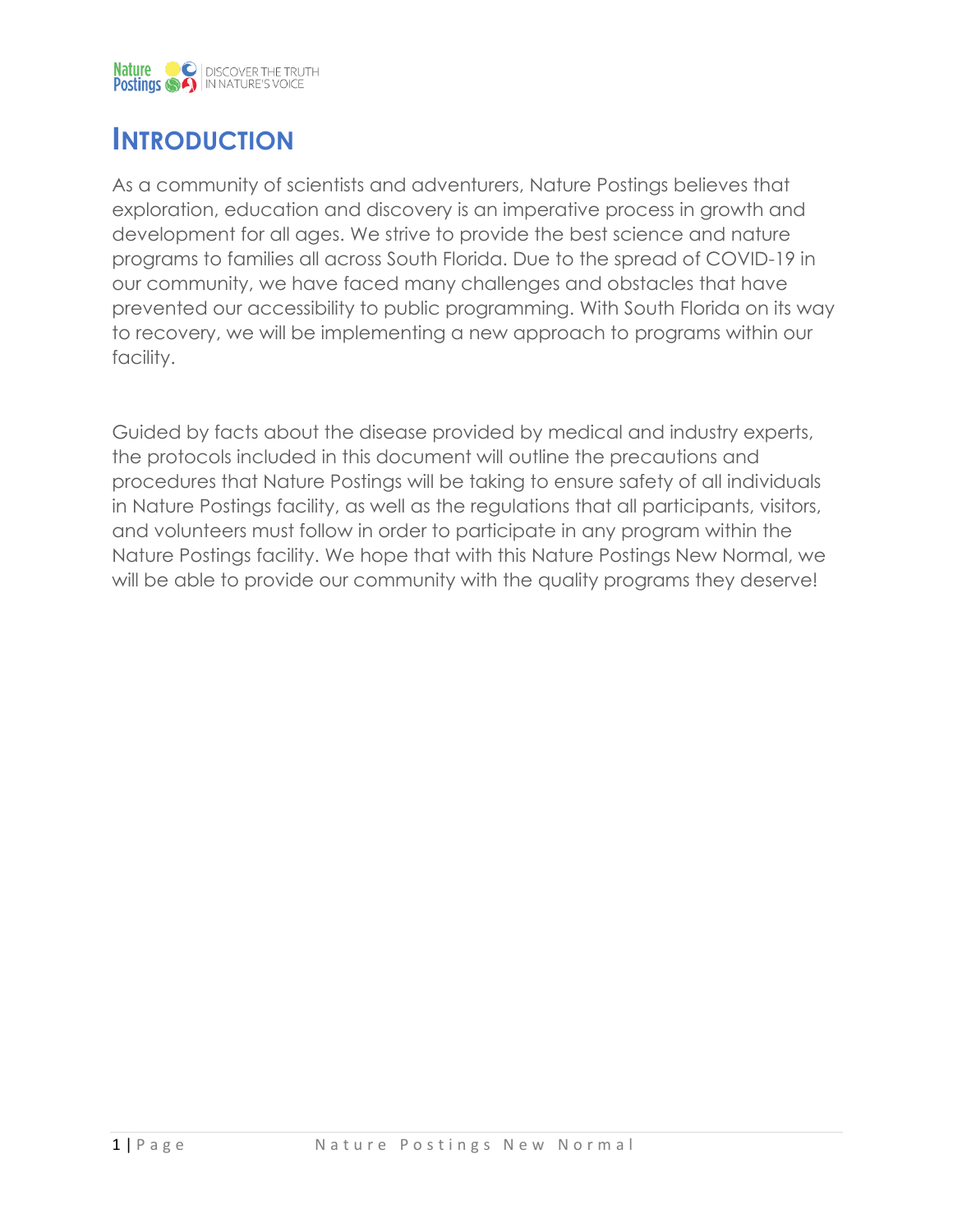

## **NATURE POSTINGS PRECAUTIONS AND PROCEDURES**

The following precautions have been taken to ensure all programs within the Nature Postings facility will be performed in a safe manner, ensuring safety, social distancing and cleanliness for all program participants.

#### **Facility Preparation**

- Nature Postings facility has gone through renovation to expand laboratory and discovery room square footage.
- Renovation also includes the addition of an extra restroom facility.
- Installation of hand sanitizers dispensers visible at all points of entry.
- Installation of Health & Safety signage/visual aids with messaging for customers and staff.

### **Cleaning, Disinfection and Ventilation**

- Frequently touched surfaces (For example, tables, chairs, sinks, water dispensers, door knobs) within facility will be cleaned and disinfected every two hours.
- Shared objects (For example, games, supplies and tools) will be cleaned between uses.
- Deep cleaning and disinfection of facility will be performed daily following the safe and correct application of disinfectants from the CDC guidelines.
- Air purifiers will be installed in every classroom.
- Air ventilation will be used when appropriate to circulate outdoor air.
- All outdoor equipment will be disinfected after each use.

### **Social Distancing**

- Student and staff grouping will be static, ensuring that the same group of children stay with the same staff.
- Spacing between tables/desks to create social distancing.
- Desks/Tables facing the same direction, with two to three participants per table, spaced apart on the same side of the table.
- Maximum occupancy of indoor facility will not exceed 25 people at any time.
- There will be no nonessential visitors allowed in the facility at any time. The only individuals in the facility will be staff, volunteers, and participants.
- **Drop-off and Pick-up limits will be strictly enforced. See "***Program Participant Regulations***" for more details**.
- All recreational watercrafts (Kayaks and Paddle Boards) will be limited to two individuals with appropriate spacing between.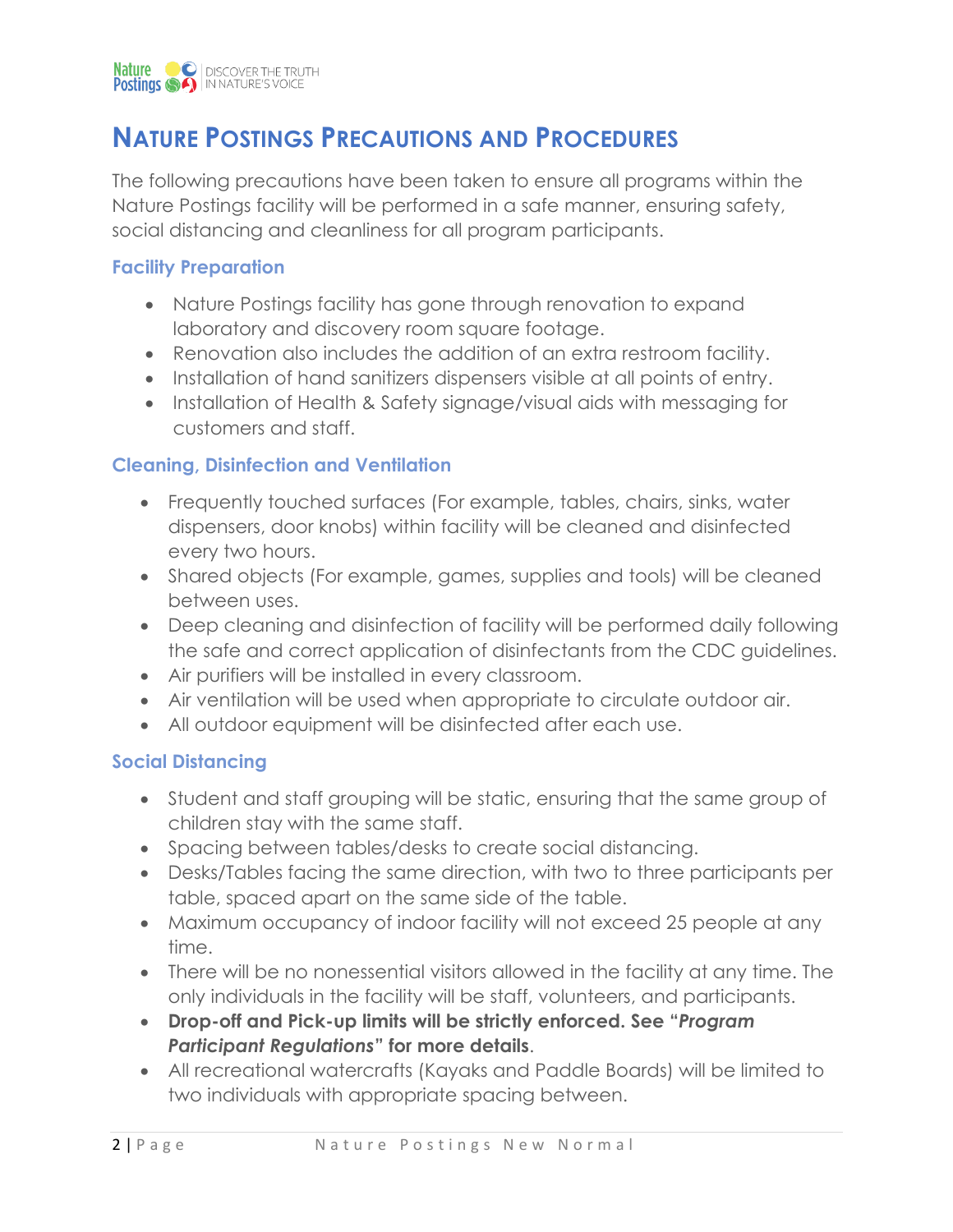

- All outdoor travel to and from field trip sites will be done on bikes, keeping distance, ensuring groups are 10 or less.
- There will be no contact with any other groups or individuals during outdoor activities.
- Automobiles will be accessible when bikes fail to operate. When necessary, participants seated in automobiles will be spaced appropriately.

### **Food, Sharing & Equipment**

- No food will be provided during activities. Snacks (when program allows it) will be pre-packaged and sealed.
- There will be no sharing of any food or drinks.
- Nature Postings will provide water dispensers with purified water and individual gallons to avoid usage of water fountains.
- All equipment will be individually labelled and designated to one participant.
- All items brought from home will be stored in individually labelled cubbies.
- Assigned seating will be implemented for all individuals within the Nature Postings facility.
- All equipment being shared by multiple participants will be disinfected between uses.
- All non-disposable attire (lab coats, safety glasses, aprons, etc.) will be individually assigned and labelled, and disinfected daily.
- Outdoor equipment that are provided (kayaks, paddles, paddle boards, PFDs, etc.) will be labelled and assigned to one participant for the duration of the program.

### **Animal Handling & Procedures**

- All animals will be locked in enclosures, which will only be accessible by trained staff.
- Gloves will be mandatory for all animal encounters.
- Participants must disinfect their hands after each animal encountered.
- Animals will be properly cleaned before and after encounter.
- Animals will be properly cleaned between individual participant encounters.
- Animals will be bathed weekly.
- All animals have individual records with recorded information daily
- All animal diets and food are prepared by trained staff wearing proper safety attire during food preparation.
- All animals receive necessary supplements to remain healthy.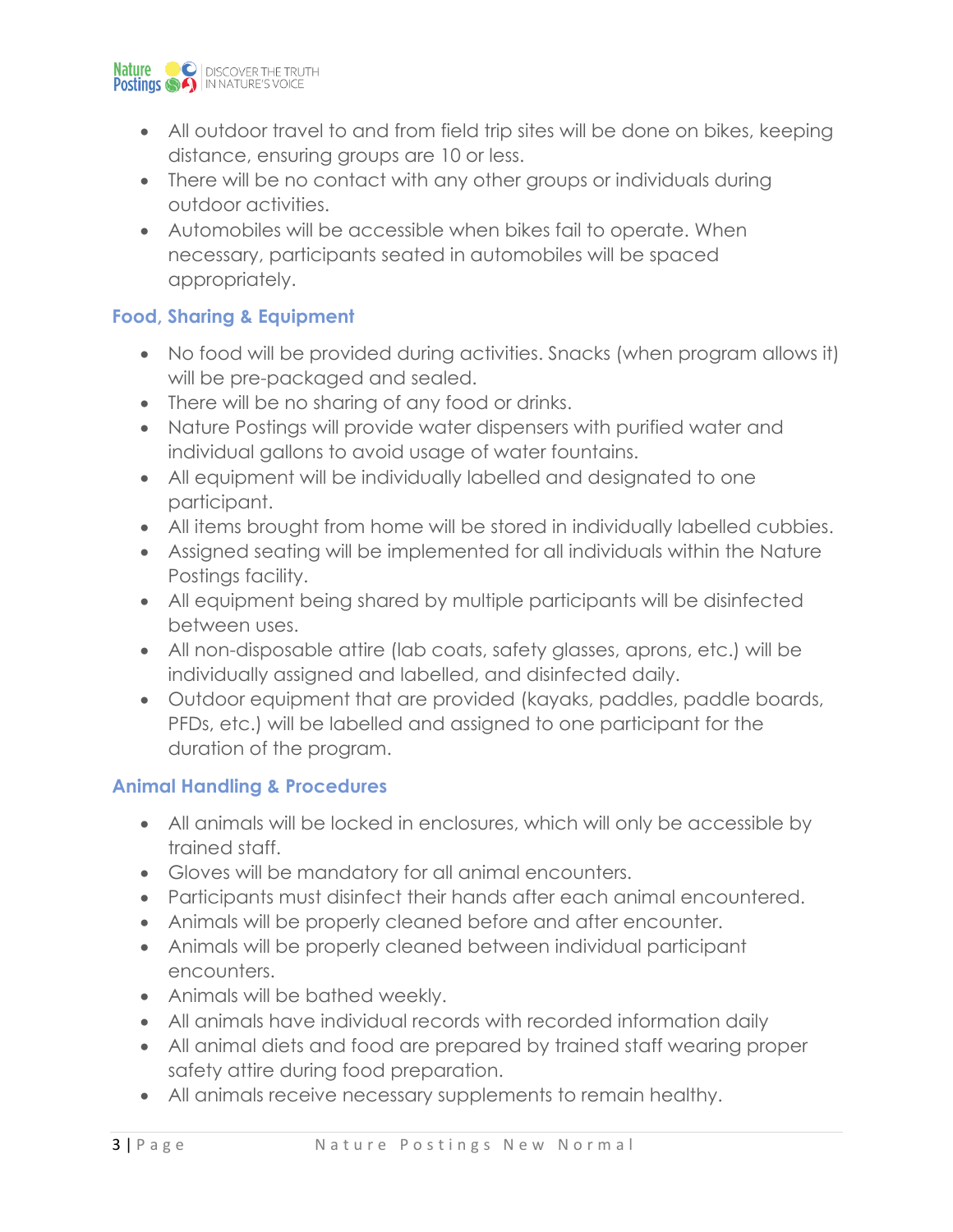

- All animals have updated vet records and necessary vaccines for those required.
- Animal habitats are cleaned on a regular basis.

### **Staff Procedures**

- All staff will be self-assessed daily before arriving to Nature Postings facility for any symptoms or signs of COVID-19. Staff members with a temperature above 99°F will not be allowed on Nature Postings premises.
- Staff will sign a written agreement daily that confirms that they have shown no symptoms of COVID-19.
- Staff will be required to wear face coverings, lab coat, safety glasses and gloves at all times when inside the Nature Postings facility.
- Staff will sanitize their hands every time they enter the Nature Postings facility.
- Staff will be trained to clean and disinfect all aspects of the facility, including surfaces, equipment, tools, animals and outdoor gear.
- Staff will be trained in all safety actions disclosed in this document.
- Staff will be trained to deal with any possible cases or exposure to COVID-19.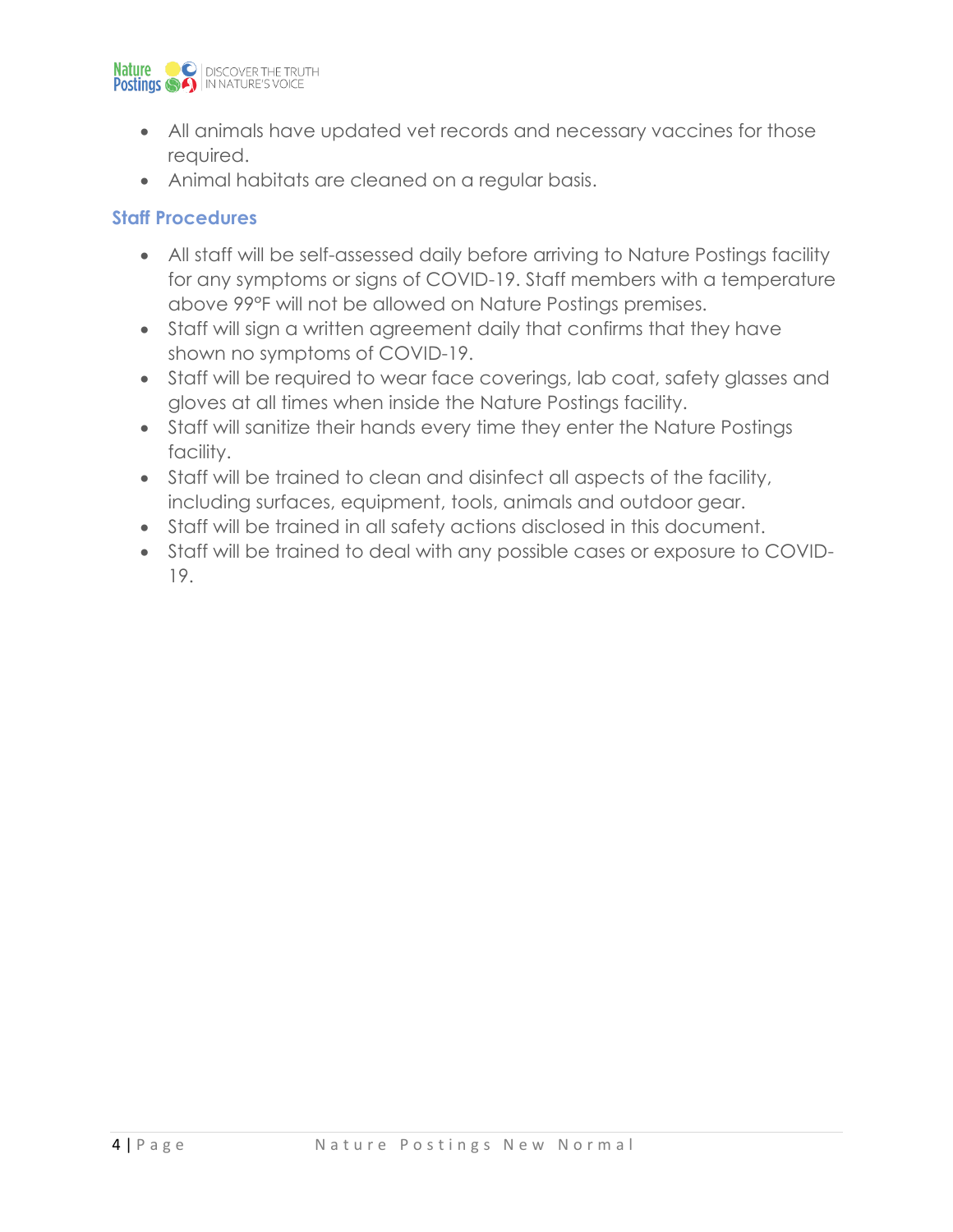## **PROGRAM PARTICIPANT REGULATIONS**

The following regulations must be followed by all program participants, volunteers and visitors to the Nature Postings facility. These regulations are put in place to ensure the safety of all Nature Postings participants, staff, volunteers and visitors, promoting cleanliness, distancing and safety. Any individual who does not conform to these regulations will be turned away and not allowed in the Nature Postings premises.

### **Pick-Up and Drop-Off Policies**

- Nature Postings will require all participants to be dropped off at the back entrance of the facility.
- Program participants will be dropped off at the designated location. All other nonessential visitors must remain in the car.
- Trained staff and volunteers will be on site to assist with unloading any heavy equipment (example: bikes)
- Upon arrival and departure, the driver must lower their window to sign-in and sign-out the participating individual. The driver must be approved for pick-up by presenting a valid government-issues form of identification.
- All individuals inside the car, over the age of two, must wear face coverings.
- Upon arrival, the body temperature of the participant will be taken. Individuals with a temperature above 99°F will not be allowed on Nature Postings premises.
- Upon arrival, participants will be given a lab coat, safety glasses and gloves that must be worn all times inside the Nature Postings facility.

### **Indoor Safety Regulations**

- Participants must bring their own face coverings. Face coverings will NOT be provided by Nature Postings.
- Face coverings, lab coats, gloves and safety glasses will be required in the Nature Postings indoor facility at all times.
- All participants and visitors must sanitize their hands upon entering the building.
- Participants must follow assigned seating regulations.
- Distancing regulations must be followed by all participants.
- Participants must only use their appropriately labelled equipment for all indoor activities.